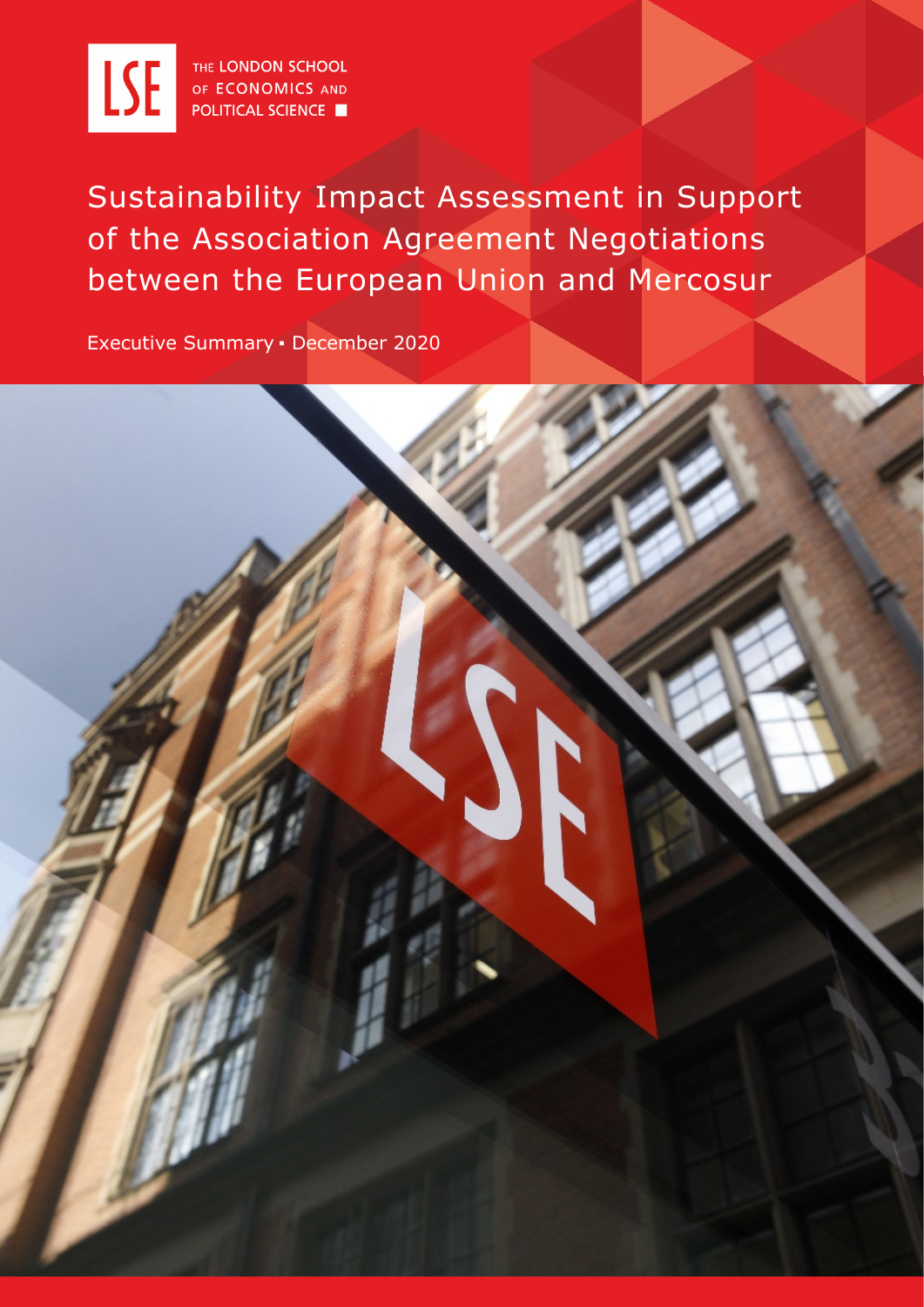

**Authors:** Max Mendez-Parra (ODI), Elitsa Garnizova (LSE), Daniela Baeza Breinbauer (LSE), Stefania Lovo (University of Reading), Jean-Baptiste Velut (Université Paris III - Sorbonne Nouvelle), Badri Narayanan (Infinite Sum Modelling), Matthias Bauer (LSE), Philipp Lamprecht (LSE), Ken Shadlen (LSE), Valeria Arza (CENIT-Argentina), Martin Obaya (CENIT-Argentina), Linda Calabrese (ODI), Karishma Banga (ODI), Neil Balchin (ODI)

Luxembourg: Publications Office of the European Union, 2020

© European Union (\*), 2020

ISBN: 978-92-76-26961-8 DOI: 10.2781/535381 Catalogue number: NG-03-20-818-EN-N

This report is commissioned via LSE Consulting which was set up by the London School of Economics and Political Science to enable and facilitate the application of its academic expertise and intellectual resources.

LSE Enterprise Ltd, trading as LSE Consulting, is a wholly owned subsidiary of the London School of Economics and Political Science. The LSE trademark is used under licence from The London School of Economics and Political Science.

## **LSE Consulting**

LSE Enterprise Ltd London School of Economics and Political Science

Houghton Street London, WC2A 2AE

**(T)** +44 (0)20 7106 1198

**(E)** consulting@lse.ac.uk

**(W)** lse.ac.uk/consultancy

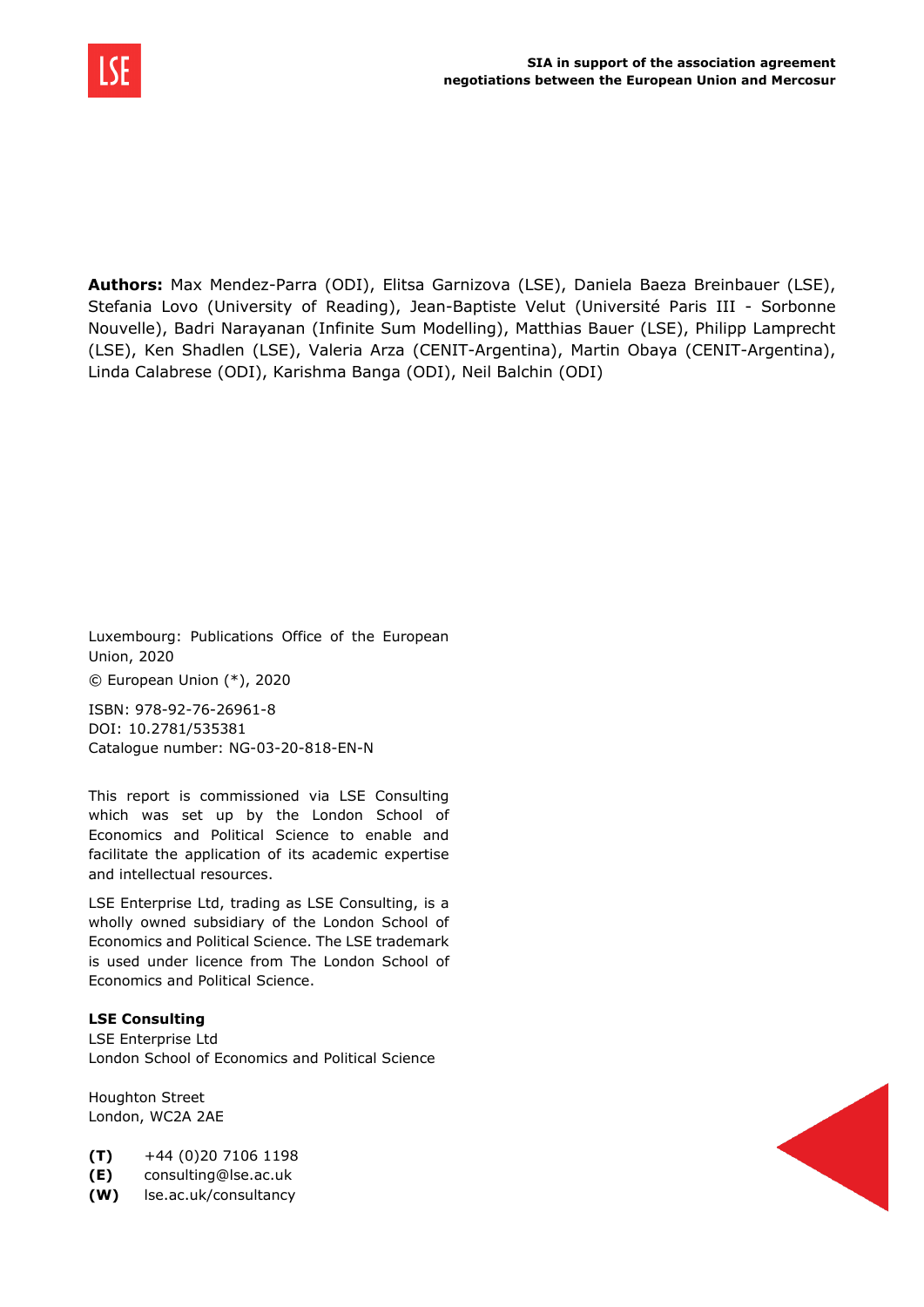

## **Executive Summary**

The trade relations between the EU and Mercosur are essential for both blocs, given that the EU is the second trading partner for Mercosur and Mercosur the eleventh trading partner for the EU. An inter-regional Framework Cooperation Agreement from 1999 currently forms the basis for EU-Mercosur trade relations. Following negotiations since 2000, in June 2019 the EU and Mercosur reached a political agreement for an Association Agreement including a trade component.

This Sustainability Impact Assessment (SIA) provides an examination of the potential economic, social, human rights and environmental impact of the trade component of an Association Agreement between the EU and Mercosur, specifically Argentina, Brazil, Paraguay and Uruguay. This analysis lays the basis for designing flanking and mitigating measures, a number of which are proposed throughout the study.

The report employs the dynamic version of the GTAP Model known as GDyn to study the impacts of two scenarios, one conservative and one more ambitious, with respect to the outcome of the negotiations in terms of tariff and non-tariff measures reductions by both parties. For Mercosur, the conservative scenario assumes the elimination of tariffs in 90% of the industrial products and 80% in agricultural products. In the ambitious scenario, Mercosur eliminates tariffs in 100% of products. The EU eliminates tariffs in all industrial products in both scenarios, applies partial tariff cuts of 15% in the conservative scenario and 30% in the ambitious scenario in rice, sugar, ruminant meat and other meat sectors. For the cereals and the dairy sector, cuts of 15% are applied in the conservative scenario and cuts of 100% in the ambitious scenario.

Quantitative methods are then combined with qualitative approaches to address social, environmental and human rights impacts of the free trade agreement as well as the specific economic impacts on ten important sectors.<sup>1</sup> This qualitative analysis draws on extensive consultation with stakeholders in both regions through workshops, civil society dialogues, questionnaires and interviews.

In the conservative scenario, GDP in the EU expands by 10.9 billion Euros (0.1%) and in Mercosur by 7.4 billion Euros (0.3%) by 2032, in comparison to the modelling baseline without the FTA. In the ambitious scenario, GDP in the EU expands by 15 billion Euros (0.1%) and in Mercosur by 11.4 billion Euros.

EU total exports to the world (extra-EU) expand by 0.4% in the conservative scenario and by 0.6% in the ambitious scenario. In Mercosur, total exports to the world expand between 0.5% in Paraguay and 4.5% in Brazil in the conservative scenario and between 0.7% in Uruguay and 6.1% in Brazil in the ambitious scenario. EU imports increase by 0.9% (1.1% in the ambitious scenario). In Mercosur, imports expand between 0.1% in Paraguay and 1.3% in Brazil in the conservative scenario and between 0.0% in Paraguay and 1.4% in Brazil in the ambitious scenario.

The modelling results provide also some valuable insights for the social analysis. In the conservative scenario, the agreement reduces consumer prices in Mercosur between 0.4% in Paraguay and 1.5% in Brazil (between 0.5% and 2.1% in the ambitious scenario in the same

<span id="page-2-0"></span>*<sup>1</sup> The sectors for in-depth analysis were selected in consultation with the EC.*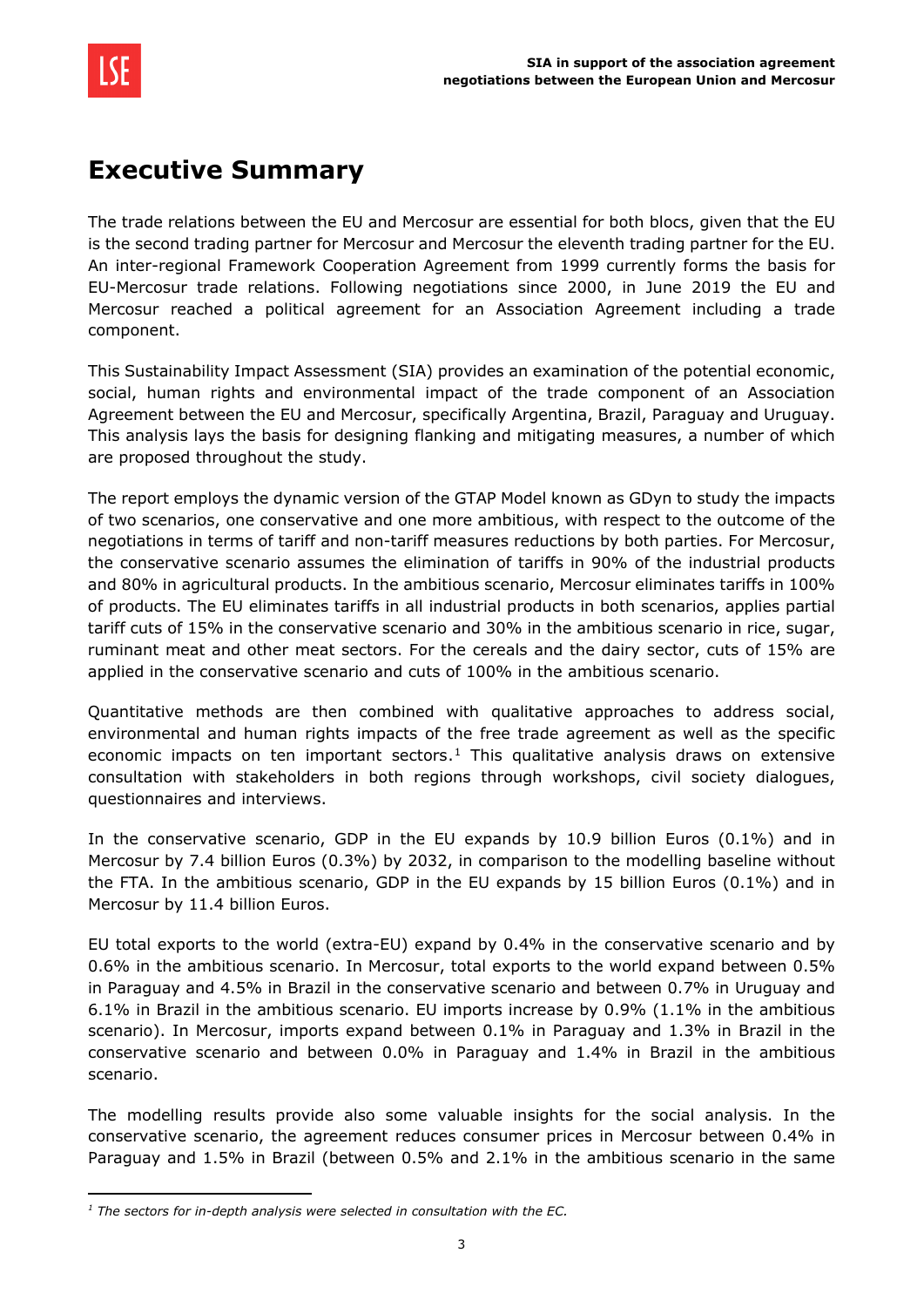

countries). In the EU, they increase by 0.2% (0.3% in the ambitious scenario). Real wages for both skilled and unskilled workers in Mercosur increase slightly in the EU, Argentina, Paraguay and Uruguay and remain the same in Brazil. The increase in real wages for unskilled workers' income suggests a positive impact in terms of poverty reduction, although its effect is small in the conservative scenario and only marginally larger in the ambitious scenario.

Employment reductions in certain manufacturing sectors in Mercosur are offset by increases in the agriculture and food production sectors. The impact on the EU sectoral employment patterns is much less significant.

Labour standards in Mercosur are, in general, in line with those observed in countries at a similar level of development. There are higher levels of informality, which is a product of poor enforcement of and compliance with national legislation that tends to follow international conventions. The chapter about social aspects examines freedom of association, forced labour, child labour and discrimination in the EU and Mercosur countries and assesses the potential impact of the Agreement on these issues. The trade and sustainable development (TSD) chapter of the Agreement brings an opportunity to engage and cooperate between both parties to help to lock in or help renew the social achievements of the twenty-first century in the Mercosur region. The SIA includes a discussion of the value-added of EU policies on trade and labour linkage and their efficacy.

The environmental chapter addresses issues such as environmental regulations, greenhouse gases, deforestation and pollution. Environmental policies in Mercosur (like in many other developing regions) are, in general, less stringent than in the EU. Yet, Mercosur's current share of global greenhouse gas emissions is a third of the EU's, in large part because Mercosur countries have on average a cleaner energy mix than EU countries. Brazil and Paraguay have lower per capita emissions than the EU, whereas Argentina and Uruguay's emissions per capita are about the same as the EU's.

The quantitative analysis presented in the report predicts diversion of emissions resulting from diversion of production. The overall result is a small decrease in global CO2 emissions offset by a small increase in emissions of other greenhouse gases. Emissions intensity of economic activity decreases marginally for the world economy as a whole, i.e. world economies produce less greenhouse gas emissions for a given amount of GDP, with a small increase in emissions intensity in Mercosur offset by a small decrease in the EU.

The expansion of animal production (associated with beef production), sugar cane production and other agricultural products in Mercosur seen in the model is small. Consequently, the analysis does not anticipate an increase in the use and contamination of water or an intensification of the use of pesticides.

For the same reason, no significant expansion of the agricultural frontier would be expected as a result of the Agreement according to the modelling results. This seems realistic especially when we look at past and current productivity trends. Deforestation in Brazil has been on the increase since 2012 having previously declined very sharply in the period 2004-2012, while meat production continued to increase. This period 2004-2012 demonstrates that it is possible to increase agricultural and meat production without increasing pressure on forests. But such a positive outcome will be dependent on the choice of flanking policies as set out in the environmental chapter.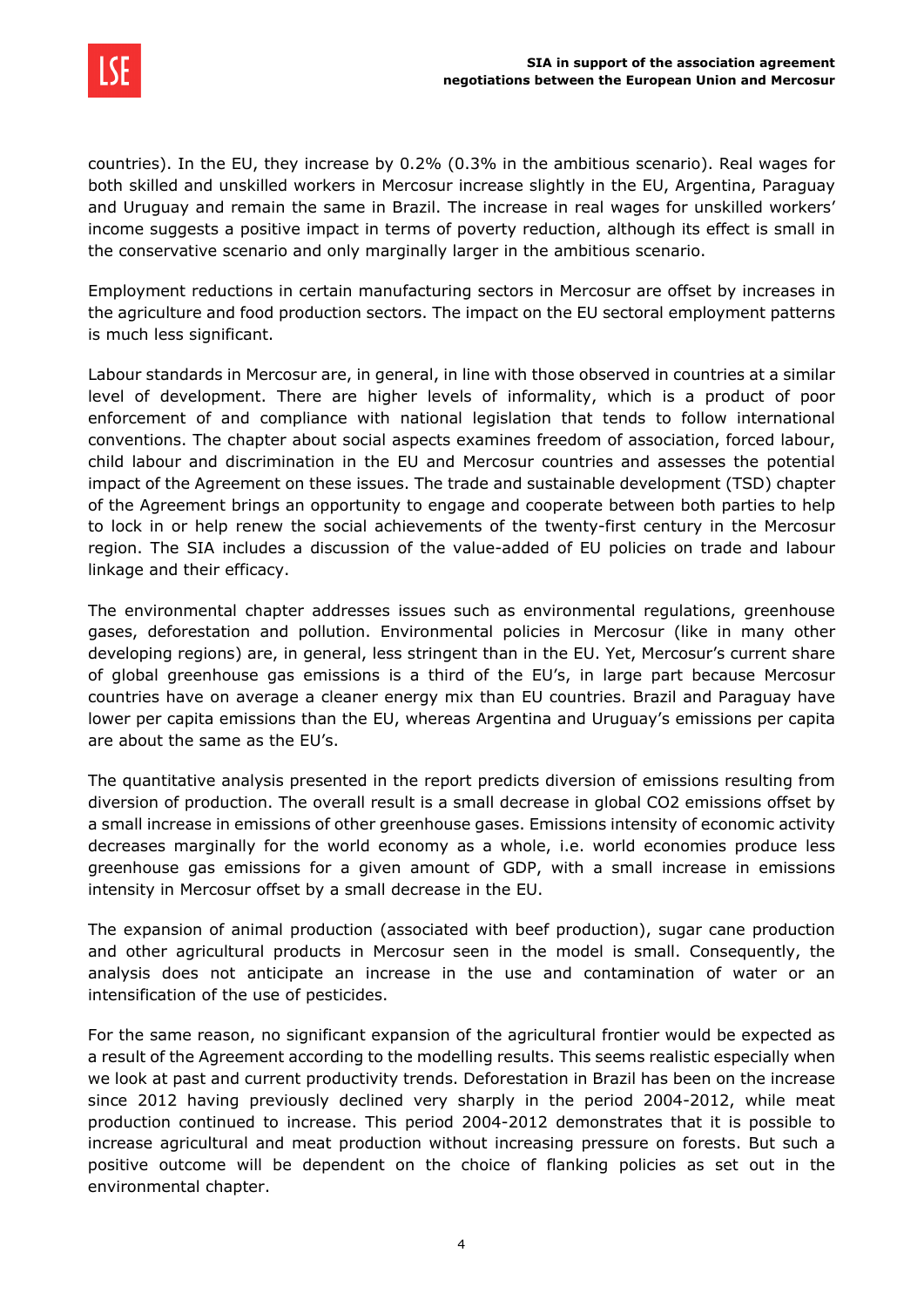

The human rights chapter assesses the likely impacts of the free trade agreement on human rights. It covers in detail the right to an adequate standard of living, the right to the enjoyment of the highest attainable standard of physical and mental health, the rights of indigenous people and gender equality. The moderate increases in GDP, income and consumption that the agreement generates in Mercosur in both scenarios can contribute to improving standards of living. The limited increase in agricultural production is not expected to impact indigenous rights substantially and it is not expected to raise further conflicts. Nevertheless, this situation and the consequent risks should be monitored carefully following the implementation of the agreement. For the same and additional reasons, the agreement will bring limited benefits to the female workforce in rural areas. However, it may bring benefits to women in urban areas by expanding their participation in the labour force, especially the workforce allocated to the service sector.

The sectoral chapter builds on the modelling results while also drawing on other sources to provide a more in-depth analysis of the impacts on ten important sectors:

- In the beef sector, EU imports from Mercosur will increase in both scenarios (30% and 64%, respectively). EU output will fall by 0.7% (conservative) and 1.2% (ambitious). The sectoral analysis examines the expected impact in the beef sector in more detail, taking account of the segmentation of the beef market and existing patterns of in-quota and out-of-quota trade. The section also assesses the potential impact on animal welfare, taking account of current legislation in the countries concerned and the existing framework for EU-Mercosur dialogue and cooperation.
- EU dairy exports to Mercosur increase by 91% (conservative) and 121% (ambitious) as a result of a reduction of high import duties in Mercosur. The recognition of denomination of origin by Mercosur countries may expand exports of cheese further. For Mercosur exporters, the agreement expands dairy exports to the EU by 18% (conservative) and 165% (ambitious) but from a low base; and further expansion will depend on more Mercosur exporters improving sanitary conditions, animal welfare and other quality features in production.
- EU exports of beverages to Mercosur expand by 36% (38% in the ambitious scenario) and exports from Mercosur by 28% (35% in the ambitious scenario). In the case of the EU exports, this is expected to be concentrated in wine and spirits and it will be primarily attributed to the tariff reduction. In the case of Mercosur, the expansion is likely to be concentrated in wine. Effects on output and consumption in both Mercosur and the EU are very small in both scenarios. The potential impact of the Agreement on fruit juices, which are not covered by the same aggregate as alcoholic beverages and soft drinks in the model, is addressed in the sectoral analysis regarding historic tariffs and trade flows.
- The agreement will bring an increase of 32% (36% in the ambitious scenario) in the Mercosur exports to the EU of textiles and clothing. At the same time, EU exports to Mercosur will expand by 311% (424% in the ambitious scenario). This is the result of the reduction of very high tariffs in Mercosur on EU exports. Nevertheless, these changes in bilateral trade fail to translate into important changes in output and consumption in both the EU and Mercosur. Consequently, the social effects associated with employment in a sector with a high degree of informality and a large share of women employed tend to be minimum.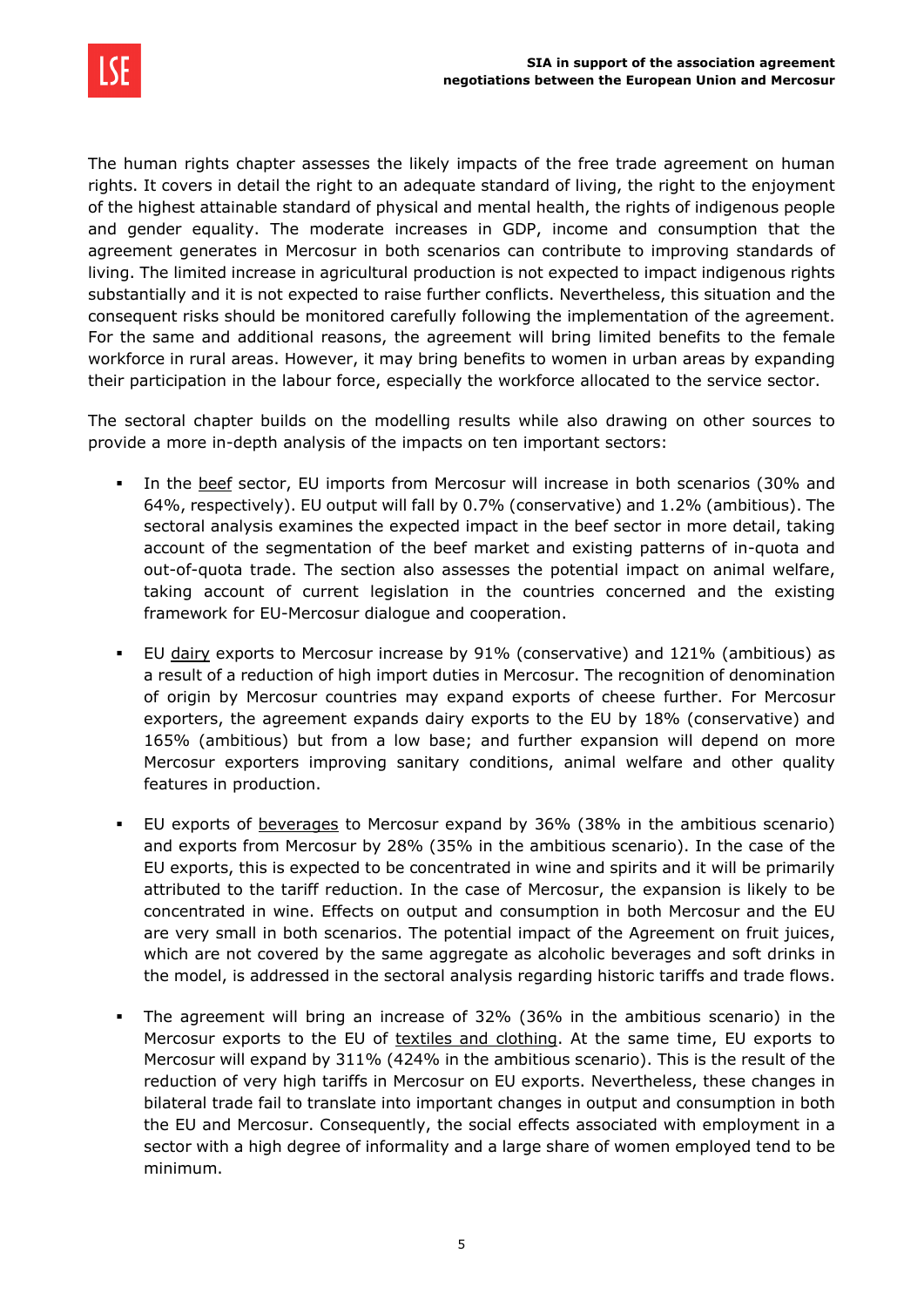

- The reduction of tariffs and non-tariff barriers applied to pharmaceutical and chemical products in both Mercosur and the EU will expand EU exports to Mercosur by 47% and imports by 13% in the conservative scenario. Output in the EU will expand by 0.2%. In Brazil, it remains unchanged in the conservative scenario and increases by 0.2% in the ambitious scenario and Argentina, it contracts by 0.2% in both scenarios. In Brazil, both skilled and unskilled employment fall by 0.5% in both scenarios. In Argentina, they fall by 0.7%-0.9% depending on the scenario. However, the increase in the trade and lower import prices generated by the lower tariffs is likely to benefit other manufacturing sectors and the agricultural sector.
- **EU** exports to Mercosur of machinery expand by 78% in the conservative scenario and by 100% in the ambitious scenario. EU imports from Mercosur expand by 17% in the conservative scenario and by 22% in the ambitious scenario. In Mercosur, the agreement generates a contraction of production between 1.4% and 3.2% in the conservative scenario (between 1.4% and 5.1% in the ambitious scenario). Both skilled and unskilled employment fall by corresponding amounts. However, this increase in trade is likely to benefit other sectors, both agricultural and industrial, due to improvement in the access to capital goods. EU exports to Mercosur of electronic equipment will expand by 109% in the conservative and 149% in the ambitious scenario. EU imports will expand by 16% (conservative) and 24% (ambitious). In Mercosur, output will increase between 0.4% and 2.1% (conservative) and between 0.8% and 2.6% (ambitious).
- There will be significant increases in trade in vehicles and vehicle parts between the two parties with EU exports increasing by 95% and imports by 41% in the conservative scenario. EU exports increase by 114% and imports by 47% in the ambitious scenario. EU will expand its output by 0.5%/0.6% in the conservative/ambitious scenario and Mercosur will contract its output by 1.7%/1.8% (Brazil) and 2.8%/3.2% (Argentina) in both scenarios. The agreement may lead to reform of the current Mercosur Common Automobile Policy which may have additional effects on the sector in the region in a more liberal direction.
- The agreement generates small changes in the trade of business and professional services with EU imports from Mercosur growing by 6.5% in the conservative scenario (by 9.2% in the ambitious one) and exports decreasing by 3.4% in the conservative scenario (and increasing by 1.4% in the ambitious scenario). This is the result of relatively lower barriers to investment and trade in the sector (in both parties). Nevertheless, in both scenarios, the agreement generates increases in output in Mercosur which are associated with the supply of services to other sectors that may see their output expanded by the agreement.
- The financial sector also experiences modest increases in Mercosur exports to the EU in both scenarios and output in Mercosur. In the EU financial services output contracts marginally in both scenarios. EU financial services exports to Mercosur decrease slightly in the conservative and increase slightly in the ambitious.

There are no significant effects on the outermost regions of the EU or least developed countries (LDCs). This is the case given the limited impacts on the sugar sector and because Mercosur is not a major exporter of bananas. Although in relative terms the increases in the textiles and apparel trade of Mercosur appear large, in absolute terms they are small.